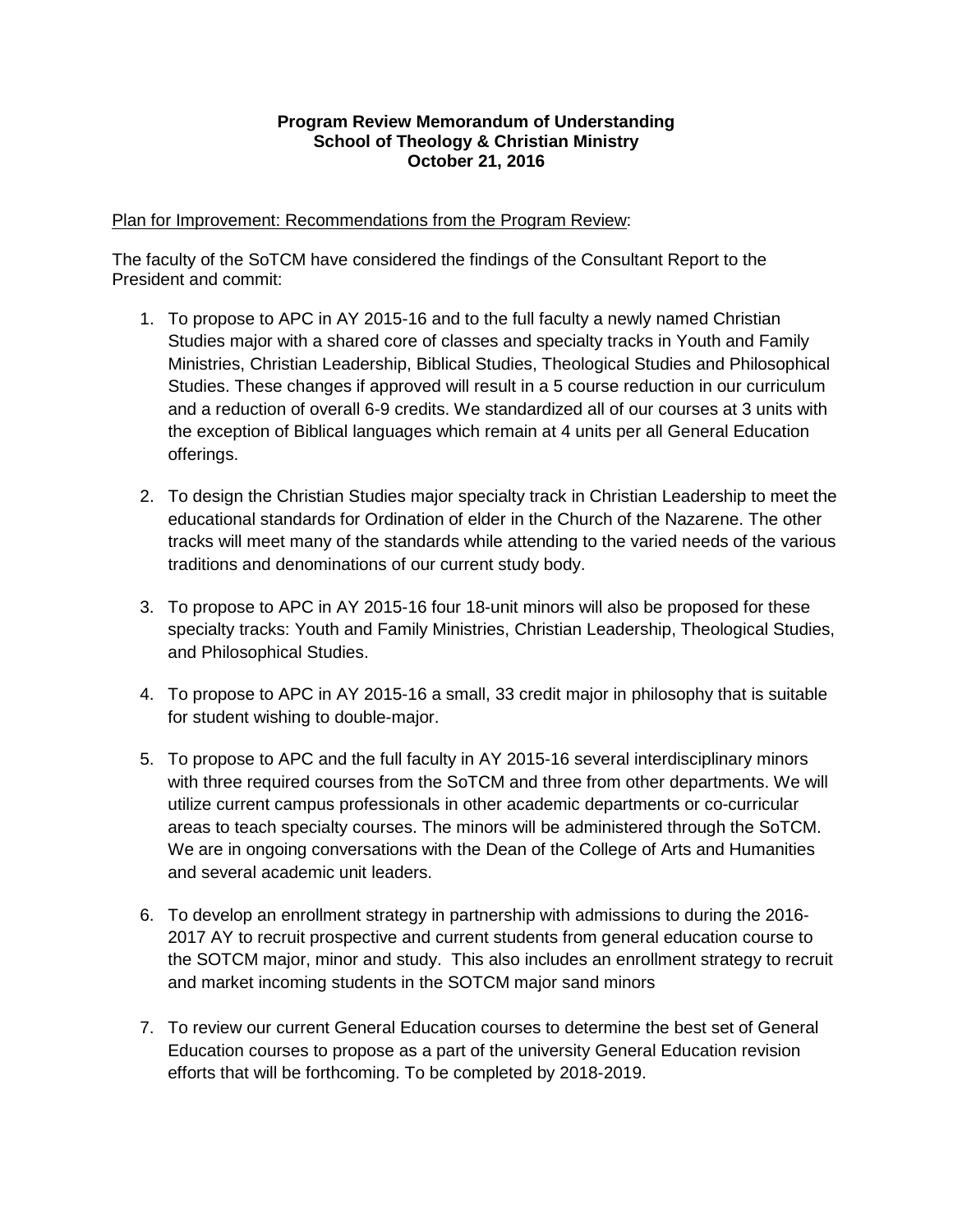- a. Analysis of the initial positive General Education assessment from April 2015 indicate we are succeeding in meeting our learning outcomes. The results of the DUREL survey on religiosity showed our students, like all in Christian colleges, show a decline in "private religious activities" over the course of their college years. This demands we ask how might we consider way to emphasize courserelated activities that have a current and future impact on students' practice of private religious activities? Some students requested more class "activities," direct engagement with the Bible, and project or group-based projects.
- b. Summary analysis of the focus group data from April 2015 shows a need for curriculum to explicitly connect academic and formational aims to address the question: How do students engage in practicing theology? It also shows the need to avoid overlaps in upper division courses.
- 8. To work toward stronger collegiality and articulation of our mission with other departments on campus and with off-campus constituents
	- a. Exploration with Spiritual Development and the CAH toward an interdisciplinary minor that works expressly in the Arts and Humanities and uses co-curricular human resources to staff this effort working in cooperation with Director of Worship in Spiritual Development and faculty in Music and Ministry during 2016- 2017 academic year.
	- b. Exploration with the Center for Pastoral Leadership has begun to work with and incorporate the new part-time hire to liaise between Regional NYI in our adjunct teaching rotation to build upon his knowledge and network in Youth Ministry during 2016-2017 academic year.
- 9. To continue to improve our assessment plan and processes by developing learning outcomes and signature assignments for the courses in the new curriculum. To review the assessment processes for general education, and develop a continual culture of assessment during the 2017-2018 academic year.
- 10. To include courses that address church history. The Church history courses from the history and political science department could be taught by the SoTCM as a way to address this issue. Review and implement during the 2017-2018 academic year.

## Action Steps for Implementing Improvements:

**1. Curricular Revisions:** Our new curricular proposals call for a Christian Studies major with five concentrations: Christian Studies, Youth and Family, Christian Leadership, Theological Studies, Philosophical Studies and a stand-alone major in Philosophical Studies. We will propose five SoTCM minors: Christian Studies, Youth and Family, Christian Leadership, Theological Studies, Philosophical Studies. We will also propose an interdisciplinary minor in Worship & the Arts, housed in the SoTCM. Our proposal will include, course descriptions and newly revised curricular maps and learning outcomes. Proposal was vetted by an external consultation group jointly agreed to by the Provost and SoTCM Dean during 2015-2016 AY.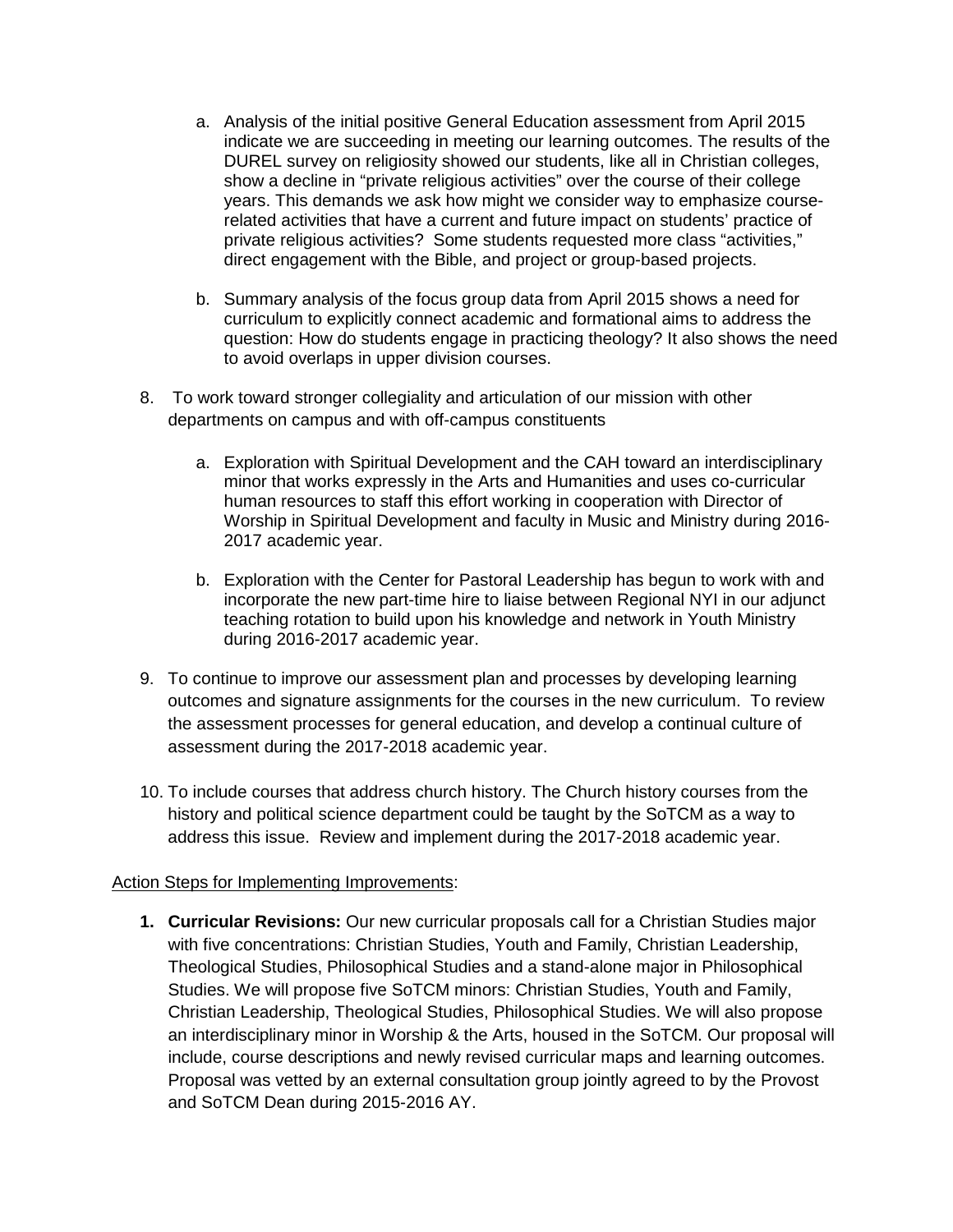- 2. **Ordination Standards**: Our new curriculum is due for evaluation to Church of the Nazarene Ordination Standards by the IBOE in 2017.
	- a. The Regional Course of Study Committee (RCOSAC) has the new curriculum scheduled to be submitted for review during the Fall 2021 and reviewed by 2023.
- 3. **General Education**: Our General Education courses will be evaluated for on ramping of lower-division students, shared outcomes and readings, and for recommendation to the General Education committee in AY 2016-18.
	- a. To develop faith based activities in GE courses. Assess during 2016-2018 AY.
	- b. To develop spiritual formational practices to enhance student's spiritual growth. Assess during 2016-2108 AY.
	- c. The SoTCM proposed a revised GTOE curriculum of five upper division theology classes that includes spiritual formation aspects in each course. The new curriculum will be launched in the fall 2019. The GE course did not approve the development of a 1 unit spiritual formation lab during the proposal.
- 4. **Collaboration:** To collaboration with departments internally and with external constituents to enhance our misson.
	- a. To collaborate the office of spiritual formation and the department of music to develop curricular offerings.
		- i. The SoTCM and Office of Spiritual Development developed three certification programs that include academic credits and service through the Office of Spiritual Development. The three certificates are: Leadership and Ministry, Spiritual Formation, and Intercultural Ministry.
	- b. To work with the CPL and the new NYI liaison to strengthen the SOTCM relationship with the Church of the Nazarene and the broader church community.
		- i. Derek Taylor is teaching the Foundation of Youth Ministry class. He also took students to the annual National Youth Workers convention in Memphis, TN. Also, SoTCM has been involved in providing resources to the SW Field NYI by participating in Elevate by hosting a youth pastors luncheon and quizzing luncheon.
- 5. **Enrollment Strategy:** To develop an enrollment strategy in partnership with admissions to during the 2016-2017 AY to recruit prospective and current students from general education course to the SOTCM major, minor and study. This also includes an enrollment strategy to recruit and market incoming students in the SOTCM majors and minors.
	- a. The SoTCM provide Dr. Kara Lyons Pardue with administrative load to work with admissions in recruiting students. SoTCM developed student representative who helped with calling and making connects with students. Dr. Kara Lyons Pardue also engaged in calling and meeting with students at Preview days.

## Assessment Measures:

1. **Curricular Revisions:** We will measure success in our curricular revision by attending to bi-annual focus group data and new capstone assessments to determine coherency of curriculum and Christian Formation outcomes. We will evaluate our on ramping goals by increasing our student population in the SoTCM to 65 majors and 35 minors by AY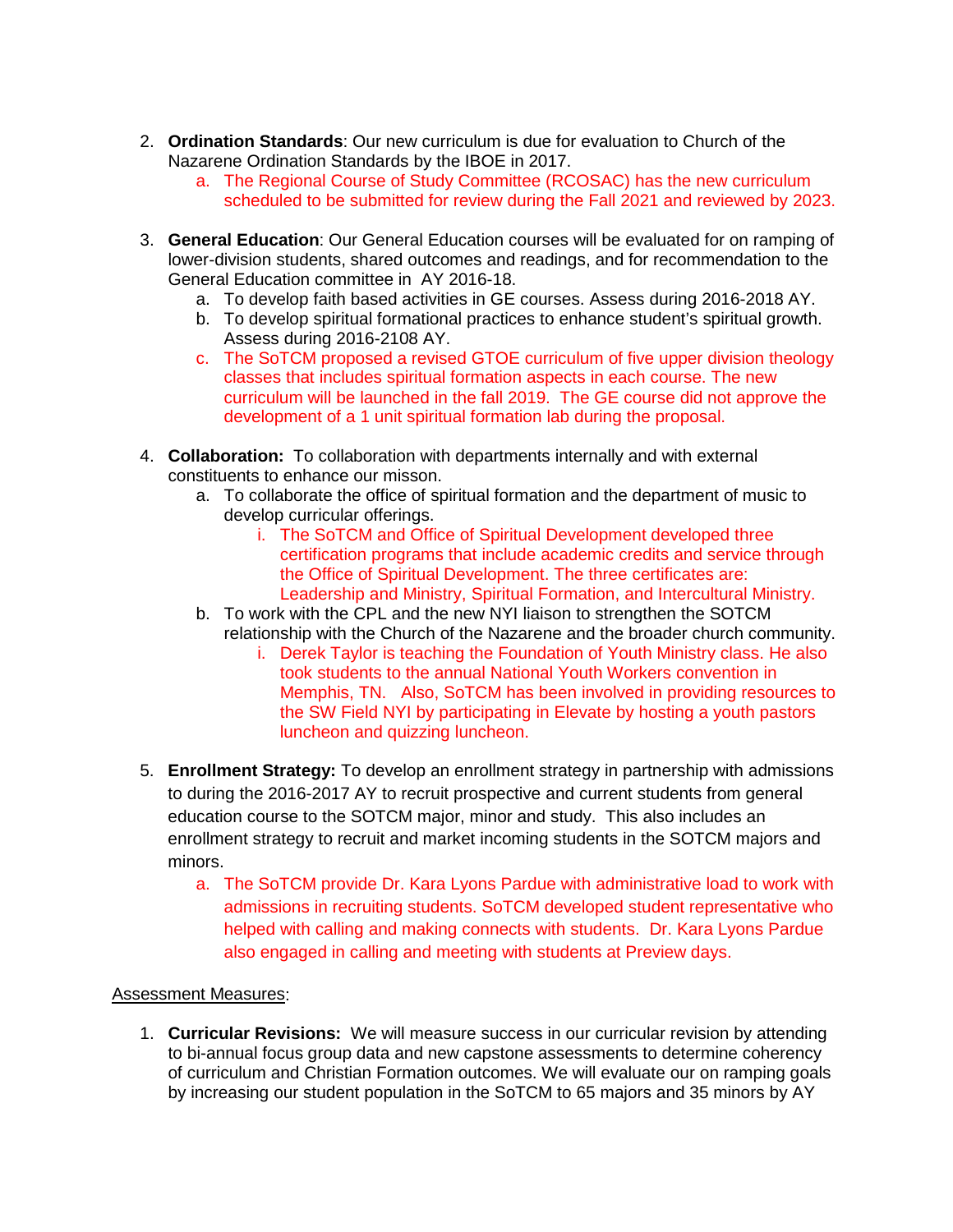2017-2018, one year after curriculum revision is implemented. Our goal for AY 2019- 2020, would be 70 majors and 40 minors, three years after curricular revision.

a. 2017-18 enrollment for majors was 63 and minors

We will also measure the success of the curricular revision of each Christian studies concentration or minor to ensure that each concentration is growing. If a particular concentration or minor is not exceeding a minimal ten percent increase by the 2019-2020 AY, then considerations will be given whether to continue the concentration or

minor. In 2017-18 the following number of students indicated the following concentrations: **General** Youth and Family **Leadership** Biblical Studies Philosophy **Theology** 

- 2. **Ordination Standards**: The Course of Study Advisory Council's (COSAC) validation of the Christian Studies major with a concentration in Christian Leadership to meet the education requirements toward ordination as elder in the Church of the Nazarene. The validation would result in have a validated program from 2010-2017.
	- a. The RCOSAC board has the Christian studies major to be submitted in 2019 and reviewed in 2023.
- 3. **General Education:** Creation of a shared strategy and materials to be utilized in all sections of general education highlighting courses, majors and minors in the SoTCM. Increasing numbers of students transferring to the SOTCM in the second semester of Freshman year and Sophomore year by AY 2017-18. Our goal would be to add 5 majors and 10 minors from General Education on ramping efforts during 2017-2018 AY.
	- a. Faith based activities will be assessed by using the DURAL study. At least a 5% increase in student faith growth. Assess during 2017-2018 AY.
	- b. Spiritual formational practices will be completed in GE course offering during the 2017-2018 AY.
		- i. The SoTCM proposed a revised GTOE curriculum of five upper division theology classes that includes spiritual formation aspects in each course. The new curriculum will be launched in the fall 2019. The GE course did not approve the development of a 1 unit spiritual formation lab during the proposal.
- 4. **Co-Collaboration:** To collaborate with departments internally and external constituents to enhance our mission.
	- a. To develop collaborative programs with the Office of Spiritual Formation and the department of music that would result in 5-10 students participating in both programs.
	- b. To develop stronger external relationships by working with CPL to have SoTCM faculty attend pastors retreats and participate in church related activities on the region. A survey will be conducted in 2017-2018 to access this progress.
		- i. Faculty attended faculty retreats during the 2016-17 and 17-18 academic years on the SW region of the Church of the Nazarene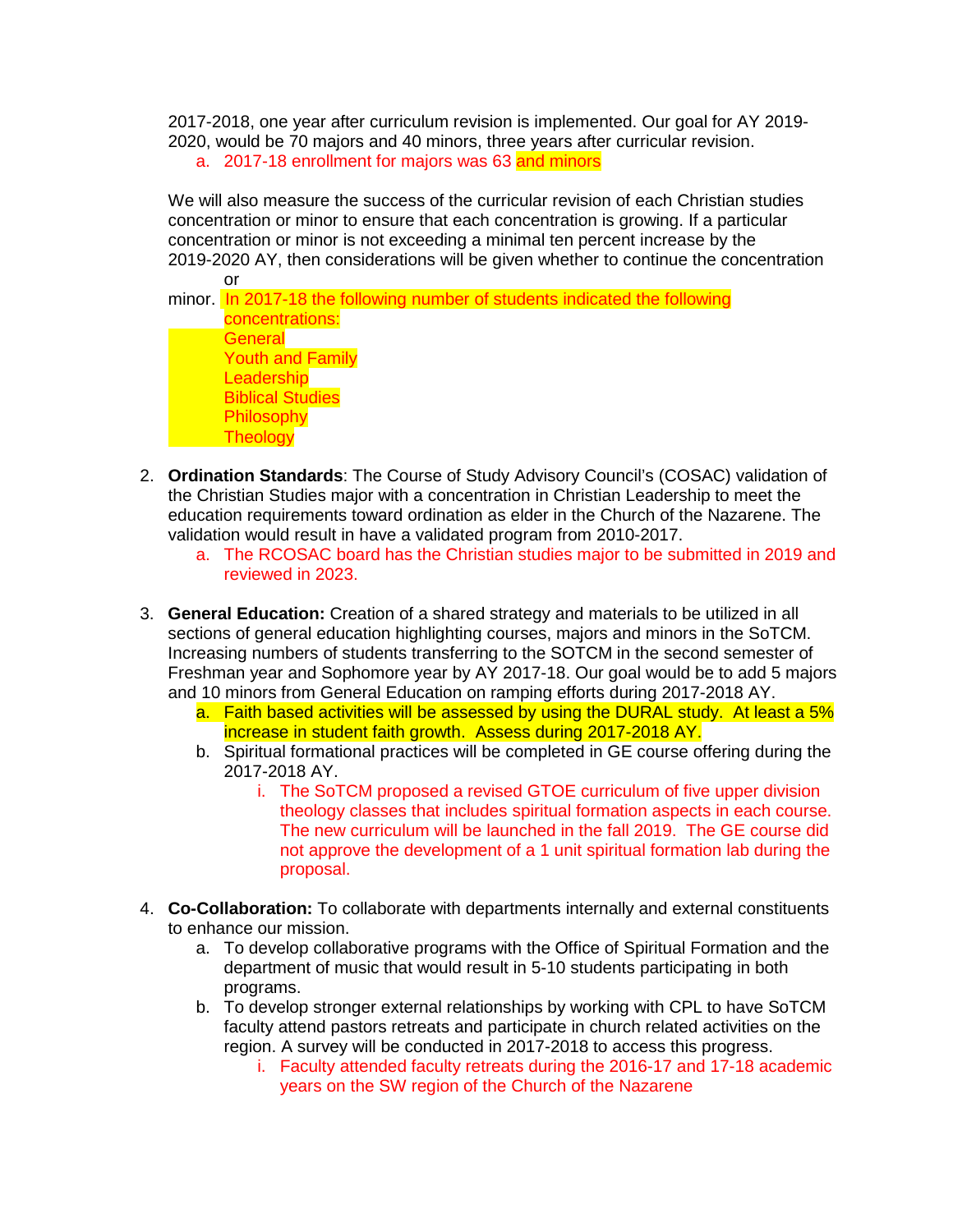### ii. SoTCM is working closely with CPL in on the annual clergy convocation, pastors gatherings, and the resourcing of pastors.

5. **Enrollment Strategy:** The marketing and recruitment of student's strategy will be developed during the 2016-2017 AY. The first step in the process is to designed course release for one SoTCM faculty member to work in conjunction with admissions. It also includes accessing the use of scholarship funds for ministerial students. The goal is to meet the enrollment projections under #1 above.

# Financial Implications of the Action Steps:

- 1. **Curricular Revisions:** Adjunct costs for adding specialized oversight for internships in Worship & the Arts minor. The External Review report suggested the SoTCM consider increasing coursework in the Youth and Family Concentration. The SoTCM can use adjunct faculty in the Center of Pastoral Leadership and Spiritual Development to address some of the needs initially. But the SoTCM will need to hire additional faculty in the areas of practical theology with a focus in youth, culture, and worship to address these staffing needs. This can include the repurposing of existing part-time faculty into a full-time position, and a new faculty member with any upcoming retirements. These two faculty changes will actually result is a \$50,000 saving to the University. These changes can take place during the 2016-2017 AY.
	- a. In 2017-18 a new faculty member was hired in Youth, Church, and Culture to teach in the areas of Ethics and practical theology. This position was made available by shifting the teaching load of two part-time faculty to teach half of their load in the College of Extended Learning.
- 2. **Ordination Standards:** No cost implications beyond stipendiary arrangement for parttime faculty who are also area clergy to participate in this process. This should take place during the 2017-2017 academic year.
- 3. **General Education:** On ramping and assuring shared readings and outcomes have no costs. Any changes in General Education courses will impact all full-time and part-time faculty loads since the majority of courses are general education. This should take place during the 2017-2018 academic year.
- 4. **Collaboration with internal and external constituencies.** No initial cost for implication of internal programs with Spiritual development and the department of music. The office of CPL has funding to support the external activities of the SoTCM.
- 5. **Enrollment Strategy.** It will require a three-unit administrative release for one faculty member in the SoTCM during the 2016-2017 academic year.

## Areas of Accountability:

Each of the are action items are to be completed through the work of the SoTCM faculty with the primary responsibility of implementation by the Dean of the SoTCM.